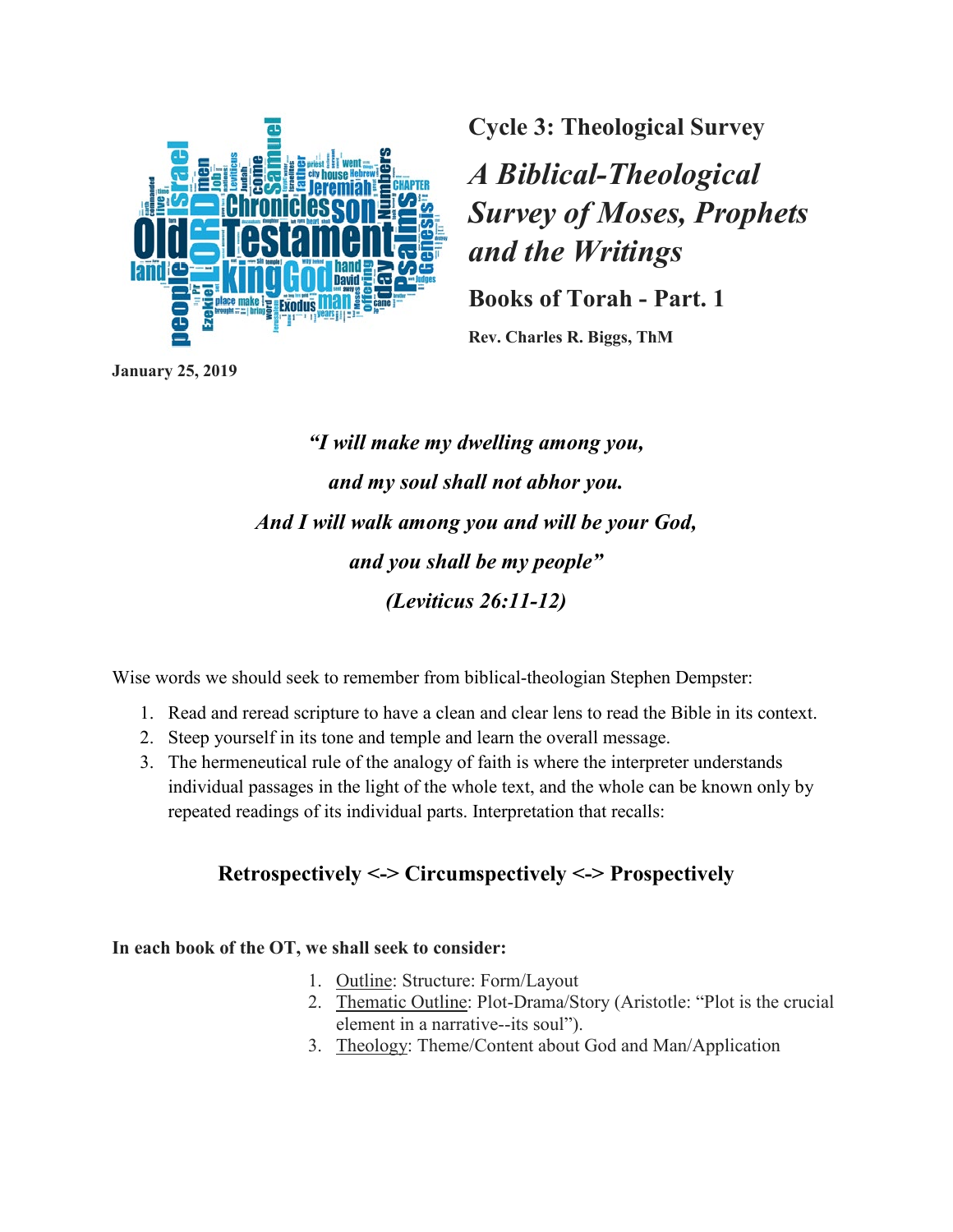John Calvin reminds us of God's goodness towards us revealed throughout the Holy Scriptures: *"God says to His people: 'Though a mother may forget her children, I will never forget you' (Isa. 49:15). In fact the main aim of the Bible stories is to show that God keeps His servants so carefully that He will not let them stumble against a stone … the most common, insignificant sparrow does not fall to the ground without God's will (Matt. 10:29)."* – *Institutes*, chap. 9

#### **Important Letter to Class:**

**Dear Beloved Class,**

**In your journal/index card summaries of each Biblical book, please remember the three responses (Important for reflection and growth in holiness/sanctification):**

**1) How is the Triune God revealed? What is His self-revelation?**

**2) What is the FCF (and what does this mean class?!) and**

**3) How then should I live (pastoral/practical application). This is also where you want to gaze upon the glory of God in the face of Jesus Christ! What do I mean? I mean before you apply it to your own heart, see** *how Christ fulfills this book particularly in His Person and Work***. (I would be happy to give examples of this in our next class). Remember Luke 24:25-27, 44-47; 2 Cor. 3:18). Put the priority on application to Christ, then application to your own heart (gives glory to Christ, and prevents unnecessary individualism! For example for Genesis: Christ is the Creator (Heb. 1:1-4) who made all things visible and invisible, is sovereign Lord over them, yet willingly became part of His creation in the incarnation to redeem me! What love!!?? If you do this one right, you will have pages and volumes filled with scriptural reflections!! Note John 21:**

**ESV John 21:25 Now there are also** *many other things that Jesus did. Were every one of them to be written, I suppose that the world itself could not contain the books that would be written.*

**Hallelujah! Amen!!**

**If you have questions, please ask!**

#### **Three Primary themes to focus on in this Old Covenant Theological-Survey:**

- 1. **King/Kingdom** Law/Rule (Self-revelation of God)- Seed
- 2. **Covenant** Relationship (God's instrument/means of relationship with people)- Blessing to All
- 3. **City of God/Temple/Sanctuary/Land** Holiness/Presence (God's goal/end/purpose of creation: Life with His people in the Holy City of Zion)- Land/Cosmos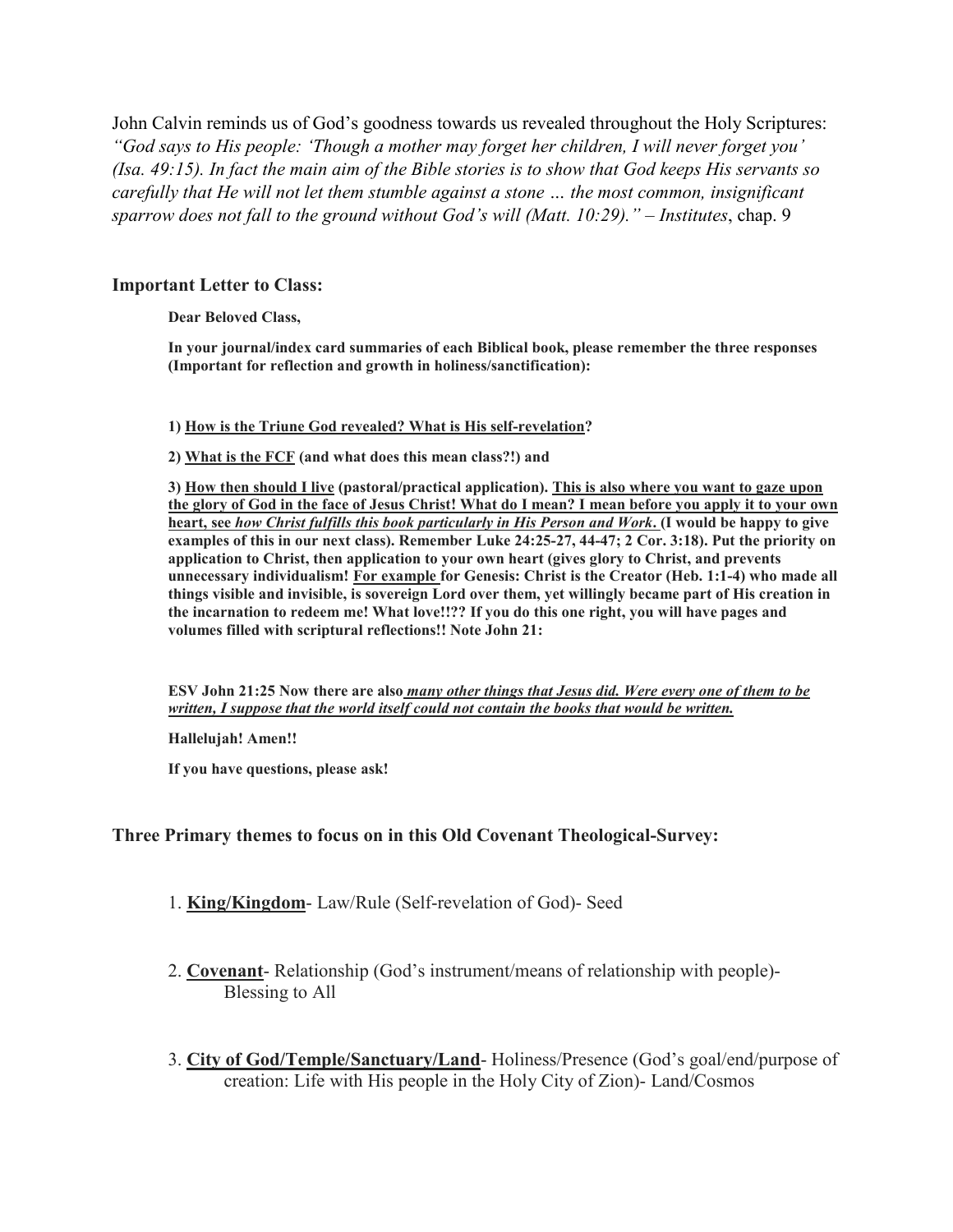# **\*King, Covenant, Temple\***

**ESV Exodus 15:13, 16-18:** *"You have led in your steadfast love the people whom you have redeemed; you have guided them by your strength to your holy abode. …Till your people, O LORD, pass by, till the people pass by whom you have purchased. 17 You will bring them in and plant them on your own mountain, the place, O LORD, which you have made for your abode, the sanctuary, O Lord, which your hands have established. 18 The LORD will reign forever and ever."*

**Three Categories of Old Testament Books**: 1. Law = Covenant; 2. Prophecy = Covenant History; 3. Writings = Covenant Life ('*A Biblical Theological Introduction to the Old Testament*', Miles V. Van Pelt). Genesis and Revelation serve God's purposes as covenant prologue and covenant epilogue respectively.

**Law**: Genesis - Deuteronomy

**Prophecy**: Former Prophets: Joshua, Judges, Samuel, Kings / Latter Prophets: Isaiah, Jeremiah, Ezekiel, Book of the Twelve

**Writings**: Psalms, Job, Proverbs, Ruth, Song of Songs, Ecclesiastes, Esther, Daniel, Ezra, Nehemiah, Lamentations, Chronicles

# **Two Important Themes in Torah/Moses:**

*"From Paradise to Promised Land" "From Slavery to Sonship"*

### • **Genre of Pentateuch: Historical-Covenantal-Theological Narrative**

- **1.** Takes places in real space and time history.
- **2.** Selectively written with an eschatological-theological purpose.

### • **A Simple Scriptural Plotline of Torah/Moses:**

Genesis 1:1-2 <-> Genesis 3:15 <-> Genesis 12:1-3 <-> Genesis 50:20-21, 24 <-> Exodus 1:1-8 <-> Exodus 2:23-25 <-> Exodus 6:2-8 <-> Exodus 15:13-18 <-> Exodus 19:1-6, 19:21-20:1-6 <-> Exodus 40:34-38 <-> Leviticus 1:1 <-> Leviticus 16 <->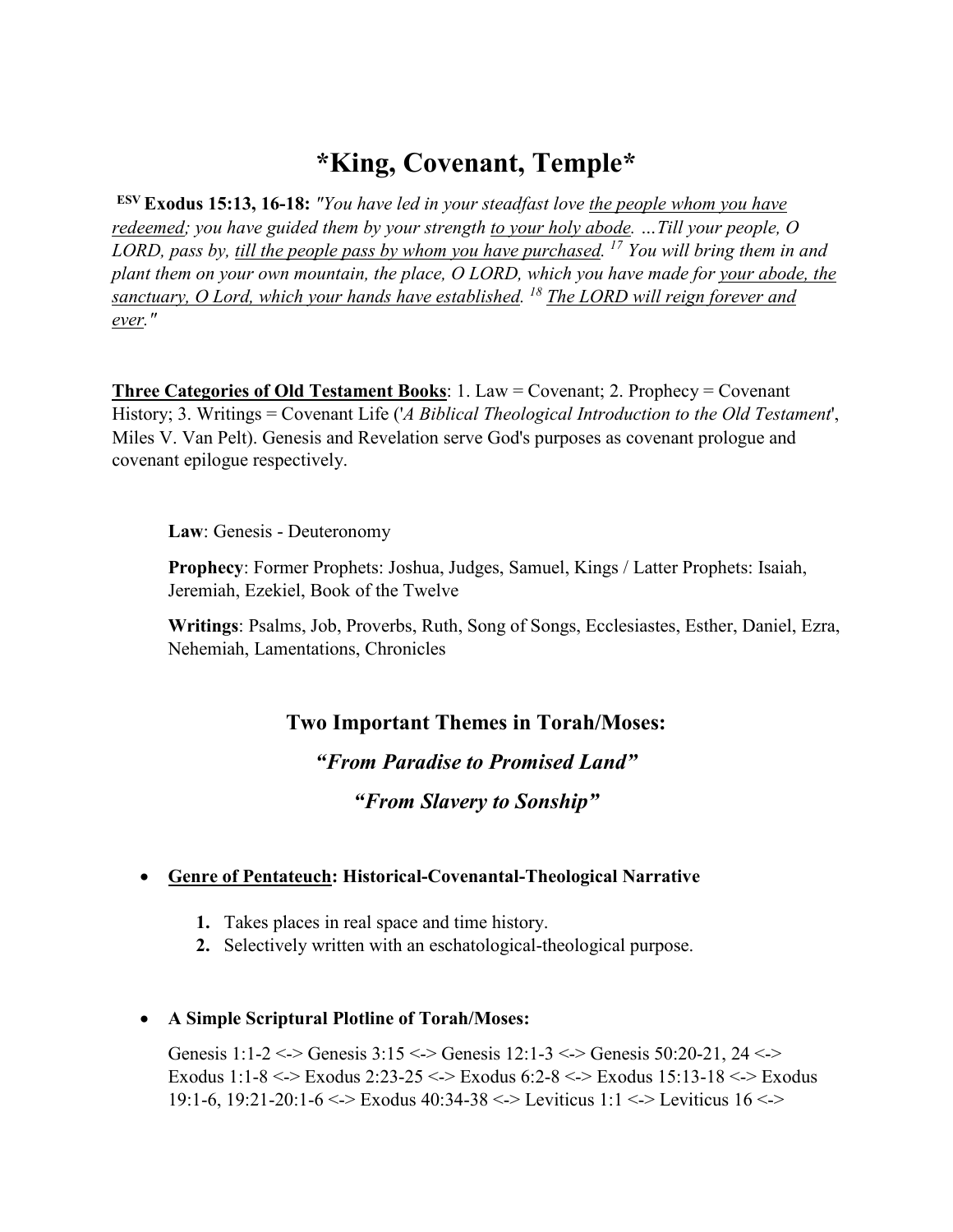Leviticus 19:1-4 <-> Leviticus 20:22-26 <-> Leviticus 26:11-13 <-> Leviticus 27:34 <-> Numbers 1:1 <-> Numbers 21:4-9 <-> Numbers 36:13 <-> Deuteronomy 1:1 <-> Deuteronomy 4 <-> Deuteronomy 7:6-11 <-> Deuteronomy 10:12-13 <-> Deuteronomy 34:1, 9-12

### **Book of Genesis: A Book of Foundations/Beginnings**

*A Story of First Things:* first couple, first son, the first garden-paradise, the first sin, the first rainbow, the first fratricide, the first wanderer, the first covenant, etc.

### **Outline**

- I. Gen. 1-11- Primeval History (Theology: Creation, Culture, Common Grace)
- II. Gen. 12-50- Covenant History (Theology: Call, Covenant Family)

### **Theme: "Created and Called through Covenant"**

### **Thematic Outline:**

- 1. Creation
- 2. Common Grace/Culture
- 3. Call of Abram: An Epic Quest for Paradise-Home (cf. Heb. 11:8-16).
- 4. Covenant History: Abraham, Isaac and Jacob

### **Three Terms Used Often in Genesis:**

- 1. Bless/Blessing
- 2. Seed (Offspring)
- 3. Land/Earth

**Geneaologies in Old Testament** (bookends): Same story about the same family through successive, supplemental covenants that are part of one Eternal Covenant progressively revealed in history.

## **Genealogy/"Toledot" Structure of Genesis: to trace the origins of Israel and the Twelve Tribes**

● **Introduction to 10 "Toledots"** (2:4; 5:1; 6:9; 10:1; 11:10; 11:27; 25:12; 25:19; 36:1; 36:9; 37:2; cf. Numbers 3:1)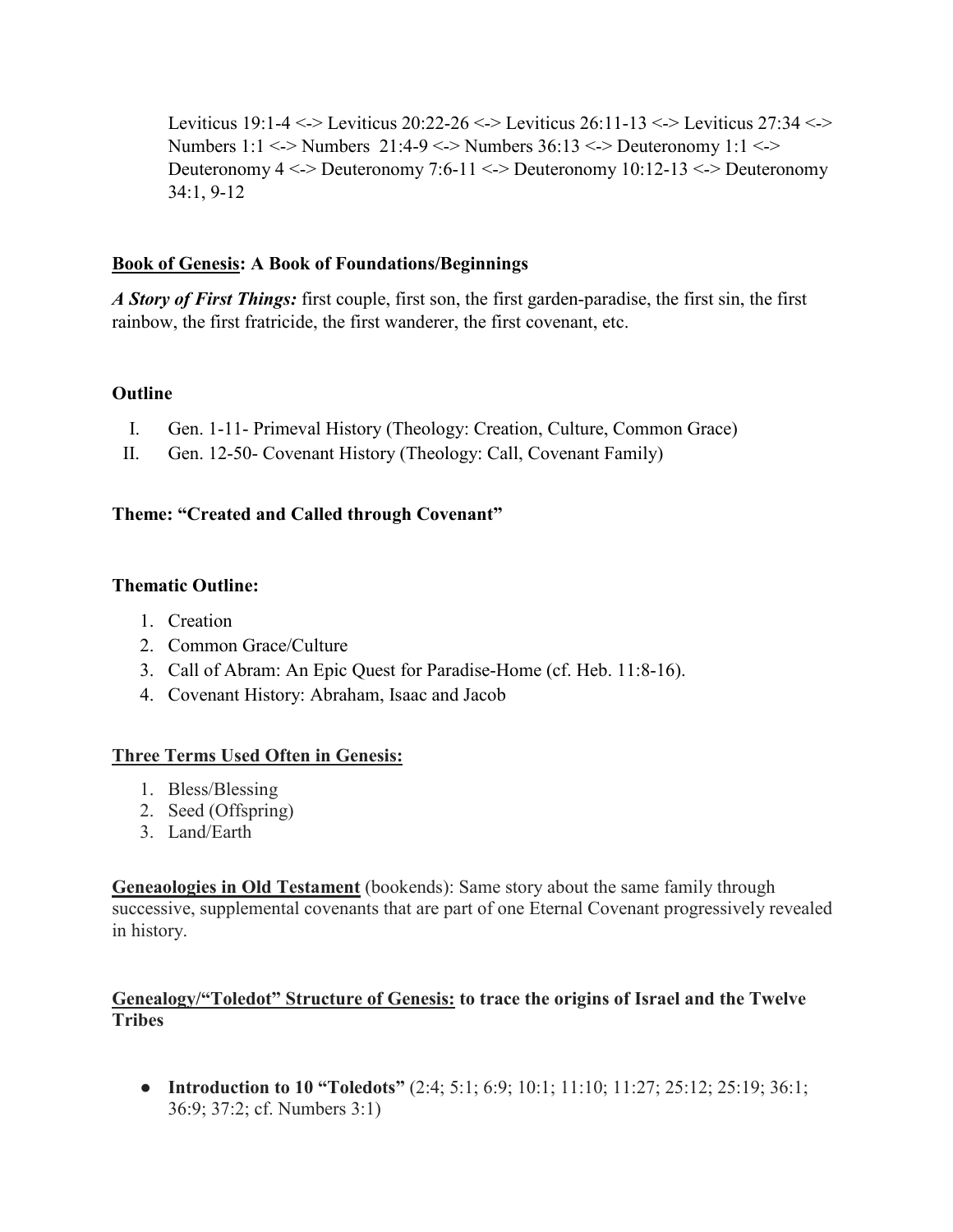- **What does this pattern teach us? A genealogical bridge from creation to new creation.**
	- o **3 Important Redemptive-Historical Links to Remember:**
		- 1. Adam and Abraham
		- 2. Garden of Eden and Canaan
		- 3. Old Humanity/New Humanity (Israel)

### **God's Self-Revelation**: How is the Triune God revealed?

Creator/ Covenantal-Faithful LORD

## **Man's Sinful Condition**: What is FCF (Fallen Condition Focus)?

Desperately wicked/ Impetuous/ Unfaithful/ Unwise; "Unfaithfulness was the root of the fall ... then rebellion since Adam failed to look to the LORD alone for help as Covenant-Servant-Image-Bearer" (Calvin, *Institutes,* 2.1.4).

### **Pastoral/Practical-Experiential Wisdom**: How then should I live?

Live with purpose reflecting God's glory (created in God's image); confidence through covenant that we are part of the family as sons of Abraham by faith.

### **Book of Exodus: Israel's (re) Birth and Sonship**

*A Story of Deliverance to be a Kingdom of Priests and a Holy Nation* **(Exo. 19:6)**

### **Outline**

- I. Exodus 1-18 (Freed from Slavery)
- II. Exodus 19-24 (Freedom to Live by Grace as Sons)
- III. Exodus 25-40 (Freedom to Approach God through Mediator/Mediators to Worship)

**Theme: "Freed to be Servant-Sons"- "His service is perfect freedom"** (adapted from 'Book of Common Prayer')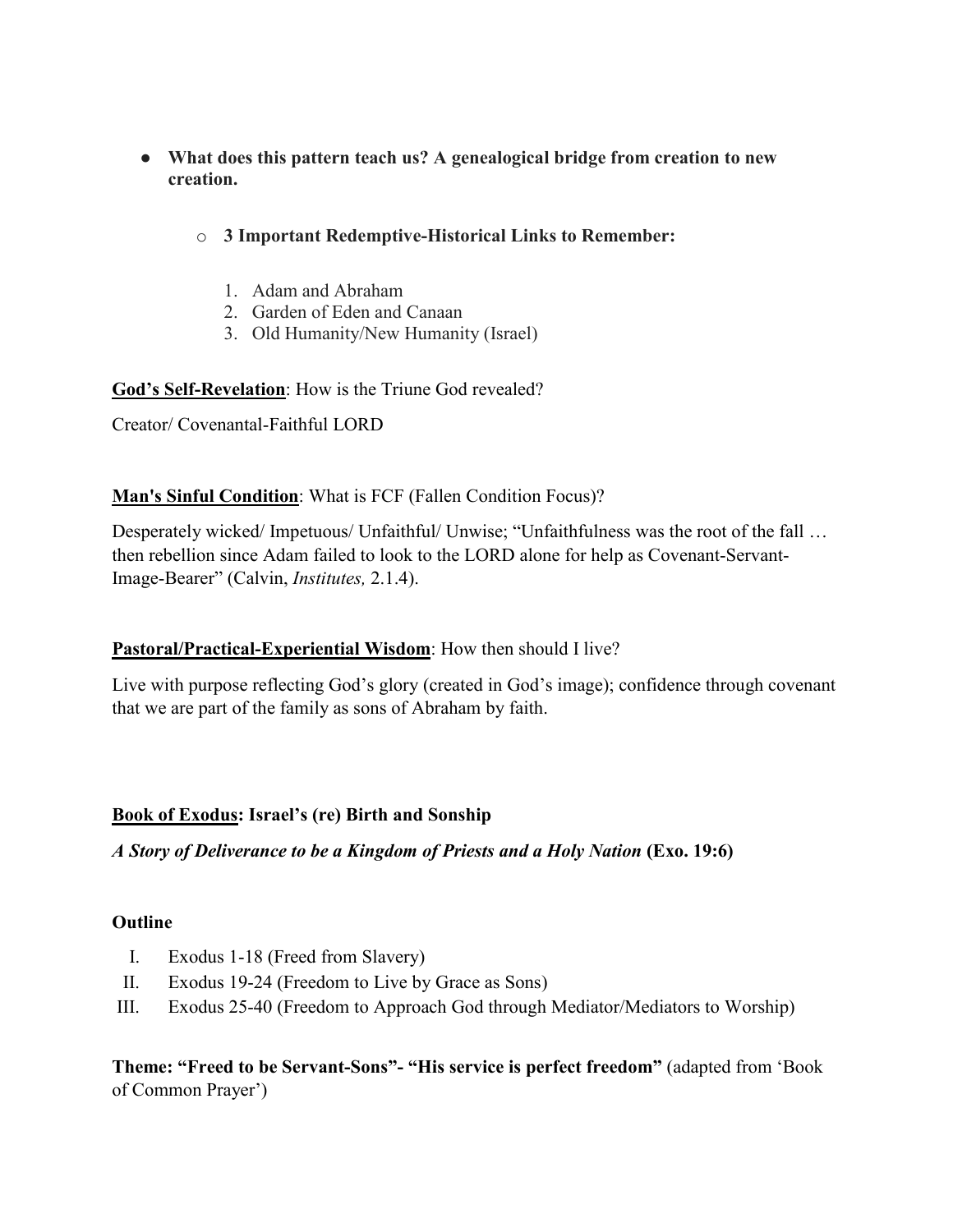#### **Thematic Outline:**

- 1. Moses  $\rightarrow$  Israel Moses's life mirrored/reflected in Israel's life; Mediator/Representative  $\rightarrow$  God's people.
- 2. Exodus  $\rightarrow$  Plagues/Red Sea (Exodus was God's greatest act of salvation in the Old Testament: plagues on Egypt and Red Sea demonstrates God's salvation and judgment). **God the Redeemer/Deliverer/Father.**
- 3. Law (Moral, Ceremonial, Civil). **God the Righteous One.**
- 4. Tabernacle. **God is the One who Dwells and Tabernacles with His People.**

Deliverance Sonship God's Presence with His people Israel is God's "Shadow-Kingdom" to image God to the nations.

### **Mediator/Experiences: Moses → Israel → JESUS CHRIST**

- A. Egypt  $\rightarrow$  Slave
- B. Midian  $\rightarrow$  Wilderness
- C. Sinai  $\rightarrow$  Sons

### **\* Three Levels of Approaching God Revealed in Exodus:**

- 1. The Burning Bush
- 2. Sinai
- 3. Tabernacle

### \* **Three levels of approaching God in Exodus and Leviticus:**

(1) Top of Mount Sinai reserved for Covenant Mediator (Moses) alone; (2) the middle section where God meets with Moses and the priests; and (3) the bottom section where all the people are located.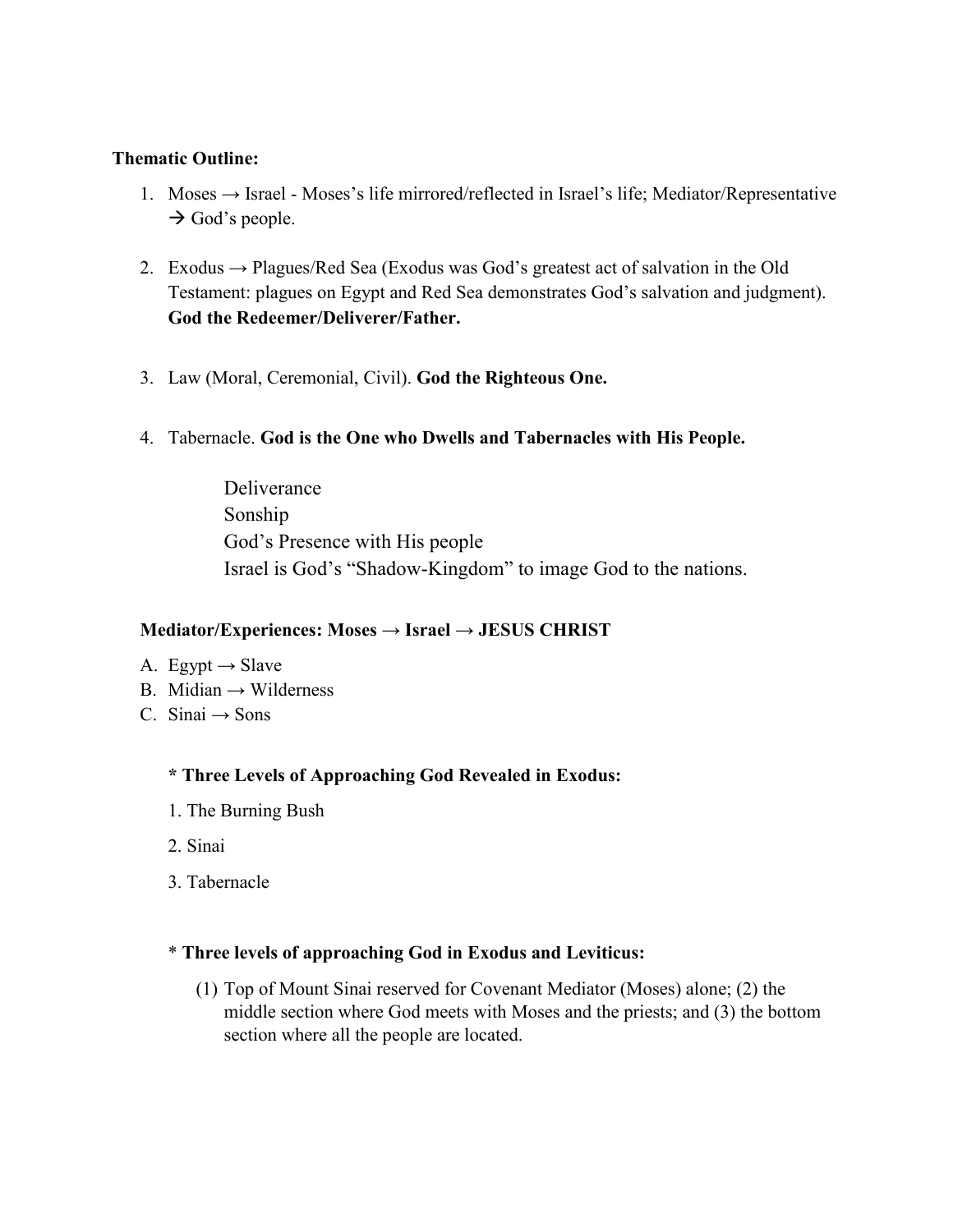*The Tabernacle is basically the mountain approach of God laid down with the most holy place in the direction of the West, entrance being from the East.*

Then compare that with the Tabernacle the outer Court the holy place the most holy Place three levels of access to God:

#### **- Three Levels of Approach of God:**

- 1. Outer Court
- 2. Holy Place
- 3. Most Holy Place

- From lesser expensive materials to very expensive/precious materials (e.g. bronze --> gold/precious dyes)

Then compare that with the creation account: upper world, middle world, sealower world, then Noah's ark there was the top floor the middle floor the bottom floor (3 levels of ark, a replica of creation); then compare that with ancient mythology (biblical truths that became myths) that have for example, the higher most highest (Asgard) or Middle Earth (Midgard) and lower Earth (Niflheim), (where Gandalf fell in the shadows at the root of the mountains).

#### \* **Tabernacle/Temple**

- Ark of Covenant
- Sacrifice/Bronze Altar
- Wash Basin: Sea/Baptism/Salvation-flood Waters
- According to plan
- Bread of Presence
- Lampstand: 1. Tree of Life; 2. Holy Spirit (light and fire)

#### **God's Self-Revelation**: How is the Triune God revealed?

Redeemer/Covenant Lord worthy of our worship and service.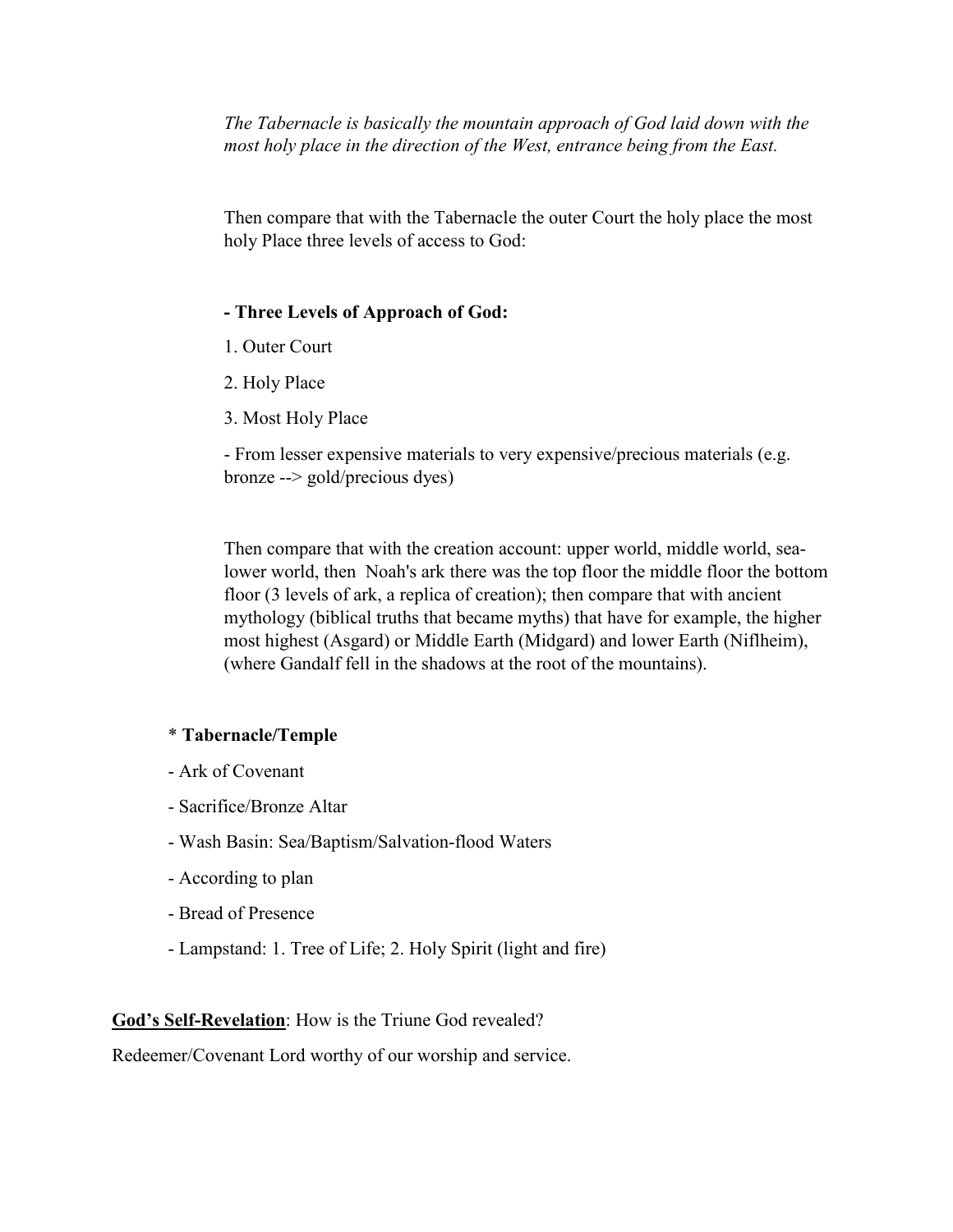**Man's Sinful Condition**: What is FCF (Fallen Condition Focus)?

Desperate need of God's initiating grace and power in our lives.

# **Pastoral/Practical-Experiential Wisdom**: How then should I live?

Living joyfully free as sons by God's grace, fulfilling His law.

# **Book of Leviticus: Israel's God is Holy, Israel is Made Holy**

*A Story of a Theological-Symbolic-Typological-Shadow World of Jesus Christ's Person and Work* ("A Shadow of the Good Things to Come" – Hebrews, chaps. 9-10

## **Outline**

- I. Leviticus 1-7
- II. Leviticus 8-10
- III. Leviticus 11-15
- IV. Leviticus 16-27

# **Theme: "I am Your Holy Redeemer and Father, 'Be Holy as I am Holy,' says YHWH"**

### **Thematic Outline:**

- 1. Sanctuary
- 2. Sacrifices
- 3. Sacred Life/Sacred Time
- 4. Sanctification

# **Worship of God**

**Sacred Space (Presence)**

**Sacred Time (Purpose)**

**Sacred Means (Relationship of Covenant)**

**Sacred Rule (Power)**